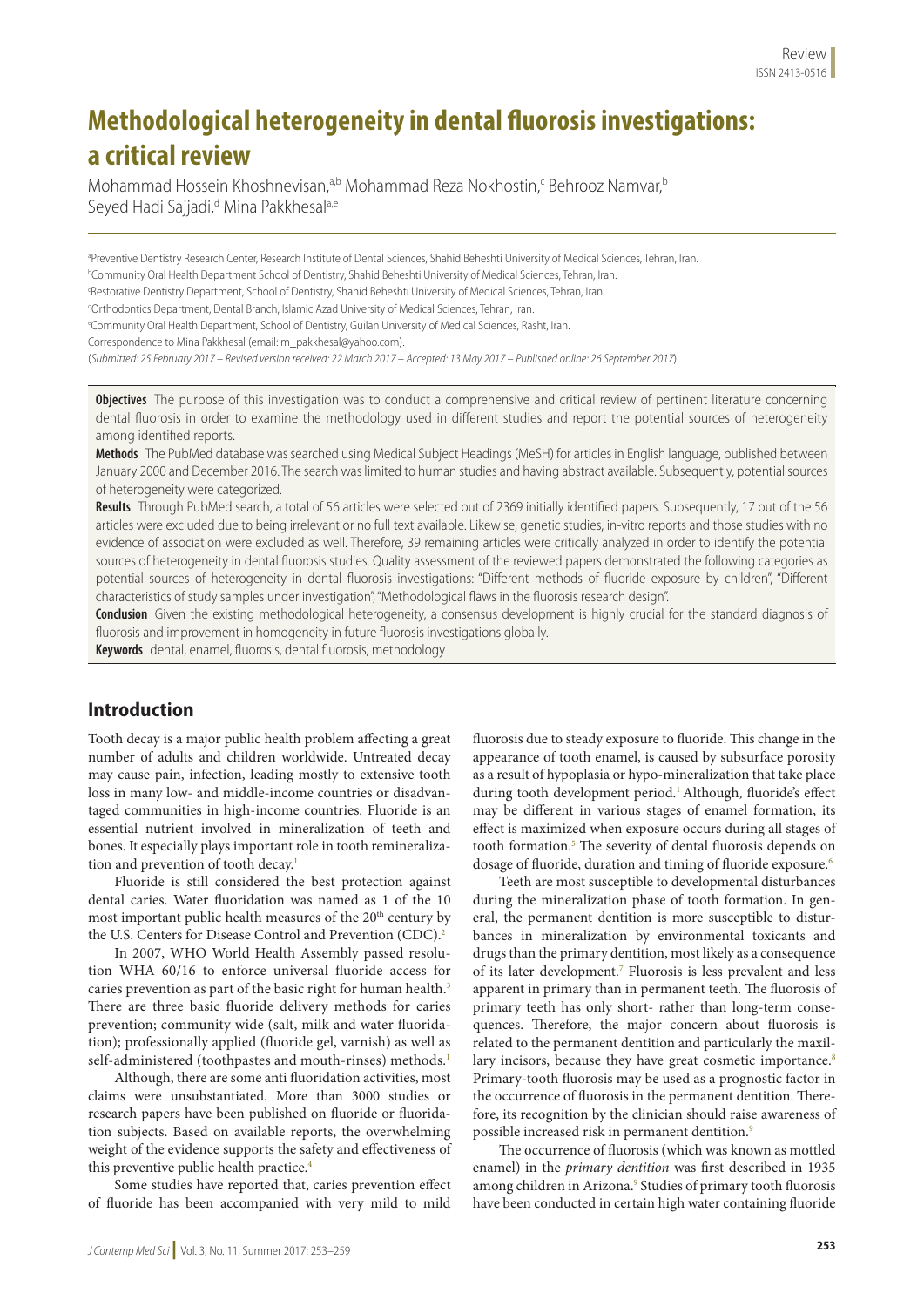areas in Africa and Europe. The results of these studies have demonstrated the widespread occurrence of primary tooth fluorosis in these locations. The primary molars, particularly the primary second molars were most frequently and severely affected.<sup>10</sup>

The goal of any public health administration is to provide optimum amount of fluoride to public in order to maximize caries prevention at the community level. At the same time, according to best practice guidelines, any sources of overexposure should be recognized and eliminated. Recognition of such sources through scientific research is the best logical method in order to identify and control potential sources of fluoride overexposure. Through the initial review of current literature, we recognized several methodological issues in need of special attention by the research community. Therefore, our aim was to get the most out of published papers using a systematic review methodology. In this article, the results of our findings are reported.

# **Methods**

The PubMed database was searched using the Medical Subject Headings (MeSH) for studies published between the year 2000 and Dec 2016. The search was limited to review articles, English language, and human studies with available abstract. By using MeSH search, we used the range of keywords found in relevant articles. For example, "Dental Fluorosis" includes the following keywords: "Fluoroses, Dental", "Dental Fluoroses", "Dental Fluorosis", "Mottled Enamel" and "Enamel, Mottled".

After initial evaluation, some articles were excluded for being irrelevant, in vitro animal (mice) studies, reports or unavailable full texts. The remaining articles were critically evaluated in order to synthesize the contemporary understanding on clinical diagnosis of fluorosis, in order to better control the main sources of disorder while, making the best use out of optimum fluoride exposure.

The full texts of included studies were independently evaluated by two review authors. Any disagreements were discussed and a third review author consulted to achieve consensus where necessary.

# **Results**

The initial electronic search in PubMed identified 56 articles from a total of 2369 studies. (Table 1) Subsequently, 17 out of the 56 articles were excluded due to irrelevance or full text not being accessible, genetic studies and in-vitro reports. Finally, data extraction was conducted from 39 remaining articles. (Fig. 1) Qualitative analyses of the reviewed papers demonstrated the following categories as potential sources of heterogeneity in dental fluorosis investigations: Difference in methods of fluoride exposure by children, Different characteristics of study samples under investigation, Methodological flaws in the fluorosis research design. (Table 2)

# **Discussion**

The purpose of this investigation was to conduct a comprehensive and critical review of pertinent literature concerning dental fluorosis in order to examine the methodology used in different studies and report the potential sources of heterogeneity among identified reports.

| Table 1. PubMed search strategy |  |
|---------------------------------|--|
|                                 |  |

|                       | - -                                                                                                                  |                        |
|-----------------------|----------------------------------------------------------------------------------------------------------------------|------------------------|
| <b>Search</b><br>step | <b>Inclusion &amp; exclusion criteria</b>                                                                            | No. of<br>publications |
| 1                     | Search dental fluorosis [MeSH Terms]                                                                                 | 2369                   |
| $\mathcal{P}$         | Search dental fluorosis [MeSH Terms]<br>Filters: Review                                                              | 194                    |
| 3                     | Search dental fluorosis [MeSH Terms]<br>Filters: Review; Abstract                                                    | 135                    |
| $\overline{4}$        | Search dental fluorosis [MeSH Terms]<br>Filters: Review: Abstract: Publication date<br>from 2000/01/01 to 2016/12/31 | 64                     |
| 5                     | Search dental fluorosis [MeSH Terms]<br>Filters: Review; Abstract; Humans                                            | 63                     |
| 6                     | Search dental fluorosis [MeSH Terms]<br>Filters: Review; Abstract; Humans; English                                   | 56                     |

# **Different Methods of Fluoride Exposure by Children**

Researchers have identified 4 sources of increasing the risk of dental fluorosis as follows: 1) the natural or fluoridated drinking water, 2) fluoride supplements, 3) topical fluoride (especially fluoride toothpastes when ingested during brushing), and formula prescribed for children under 2-years of old. Furthermore, using multiple sources of fluoride such as can-foods, soda, etc., have been found to be an important contribution to daily over-consumption of fluoride.<sup>11,12</sup>

Many studies did not take into account the effect of all risk factors involved or could affect children's risk of tooth decay or dental fluorosis. There was also substantial variation between the results of the studies, many of which took place before the introduction of fluoride toothpaste.<sup>1</sup>

Water fluoridation can be regarded as a low-cost method of fluoride delivery for those communities where oral health care and particularly fluoride dentifrices are not widely available and/or is not affordable, causing reduction in socioeconomic related dental inequalities.<sup>13-15</sup>

Around the world, dental fluorosis has always been regarded as a public health problem in those areas where natural fluoride in the community drinking water exceeds optimal levels. However, residents of optimally fluoridated areas have not been considered to be at risk for dental fluorosis.16 The "optimal" water fluoride concentrations can minimize the risk for both dental fluorosis and dental caries vary between 0.7 ppm and 1.2 ppm, depending on mean temperature of any given geographical area.17 Enamel fluorosis occurs at fluoride levels (1.8–2.2 mg/L) which is much lower than the skeletal fluorosis becomes clinically evident (20–80 mg per day).<sup>14</sup>

Based on current literature, the fluorosis caused by water fluoridation (40%) is being less than that attributable to other fluoride sources (60%). By the 1990s, fluoride toothpaste accounted for ≥90% of the toothpaste market in most economically developed countries, and accidental or intentional ingestion of fluoridated toothpaste especially in children has become a potentially important risk factor for excessive fluoride exposure.<sup>18</sup> When recent data are compared to historical data, the results seem to indicate a trend toward a higher prevalence of fluorosis. However, due to widespread use of fluoridated products (such as fluoride supplements, fluoride toothpaste, and fluoride in the food and beverages), concern has been expressed in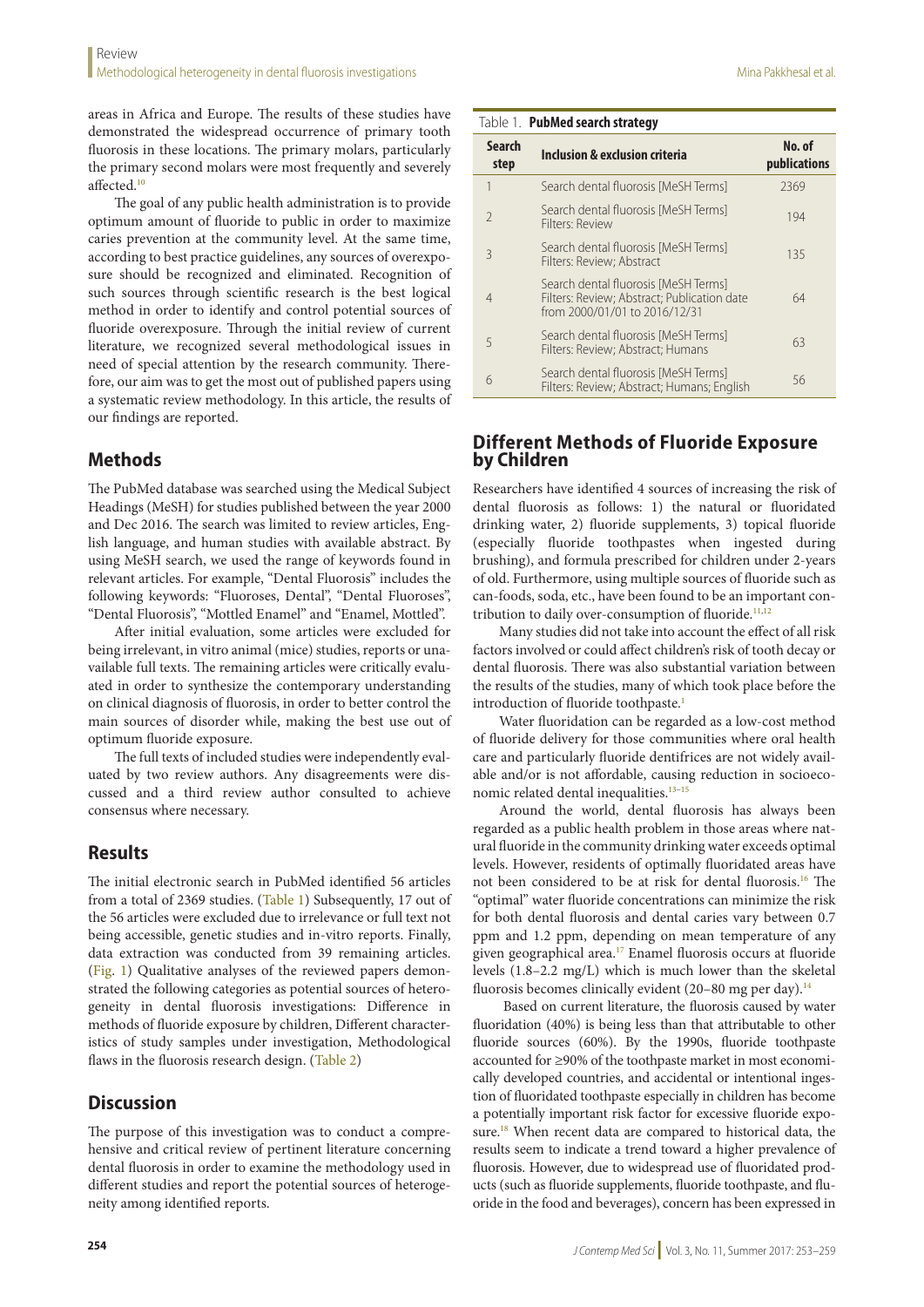

Fig. 1 **Flow chart showing search strategy and numbers of included and excluded articles.**

### Table 2. **Potential sources of heterogeneity in dental fluorosis investigations**

#### Different methods of fluoride exposure by children

- Topical (Fluoride toothpastes/ Fluoride mouth rinses/ Fluoride varnish/ Fluoride gels)
- Systemic (Fluoridated drinking water/ Fluoride supplements/ Infant formula/ Fluoride containing foods and beverages)

#### Different characteristics of study sample under investigation

- Demographic factors (age/ timing of fluoride exposure related to enamel formation, gender, race, place of residence, geographical location/environments, climate, Socio-economic status, parent's income and education levels, major changes in infant feeding practices, healthy vs systematic disorders, etc ....)
- Behavioral factors (oral health behaviors, parents'/caregivers' attitude, access to fluoride, life style, diet/food content)
- Other related factors (coal heating effects)

#### Methodological flaws in the fluorosis research design

- Use of not ideal study design
- Differences in the sampling method/selection of participant
- Variety diagnostic methods of dental fluorosis (clinical examinations, conventional photographs, digital images)
- Problems in clinical examination (teeth dried or not; duration of drying; cleaning of teeth and lighting used), Problems in images (position of the flash, angle of the light)
- Using narrower standardization of examiners (Inter- and Intraexaminer reliability)
- Distinguish fluorosis from other kinds of developmental defects of enamel (DDEs), non-fluoride-induced enamel opacities, and dental hypoplasia lesions
- Using different fluoride indices (Dean index, Thylstrup and Feierskov index, Tooth Surface Index of Fluorosis, Fluorosis Risk Index, Chronological Fluorosis Assessment (CFA-Index)
- Using different types of outcomes (D(M)FS/d(m)fs, Tooth discoloration, prevalence of fluorosis for each tooth type, Quality-of-life scores/OHRQoL, Societal tolerance level and perceptions of fluorosis and caries, Acceptability and/or aesthetic perceptions/cosmetic disorder, Public perception of enamel fluorosis as an aesthetic problem)

recent years over a possible increase in the prevalence of dental fluorosis worldwide in optimally fluoridated and even suboptimally fluoridated areas. Also, concurrent use of multiple sources of fluoride mainly fluoride intake from meals prepared with fluoridated salt; living at a high altitude; living in a hot climate have been reported. Dental fluorosis was association has been reported with: bottled water, soft drinks, and juices; excessive fluoride in deep well water; boiled water as well.<sup>16</sup>

A higher risk of developing dental fluorosis is expected when excess exposure to ingested topical fluoride in young children occurs during permanent tooth development. Mild dental fluorosis is demonstrated by white lines or streaks visible only to dentists under good lighting in the clinic.<sup>1</sup>

Moreover, infant formula reconstituted with fluoridated water has been reported to be a risk factor for enamel fluorosis when consumed during the period of  $13-24$  months.<sup>10,19</sup> The shortest duration of breast-feeding usually corresponded to the longest duration of infant formula use.<sup>20</sup>

Many studies have reported a clear association between fluoride supplements use by children under age 6 and enamel fluorosis. Subjects who used fluoride supplements during the first 6 years of life had a 28-fold increase in the risk of fluorosis when compared to unexposed subjects.<sup>10</sup> It is important that, individual water sources be tested for fluoride level before prescribing or recommending fluoride products and suppliant for young children in order to control their fluoride ingestion.<sup>17</sup>

Consistent evidence is available that shows fluoride tablets used during the first 3 years of life increased the risk of developing fluorosis; the first year of life appears to be the high risk period for incisors.<sup>21,22</sup>

It is possible that slow dissolution fluoride lozenges may start to play a role in caries control in older children and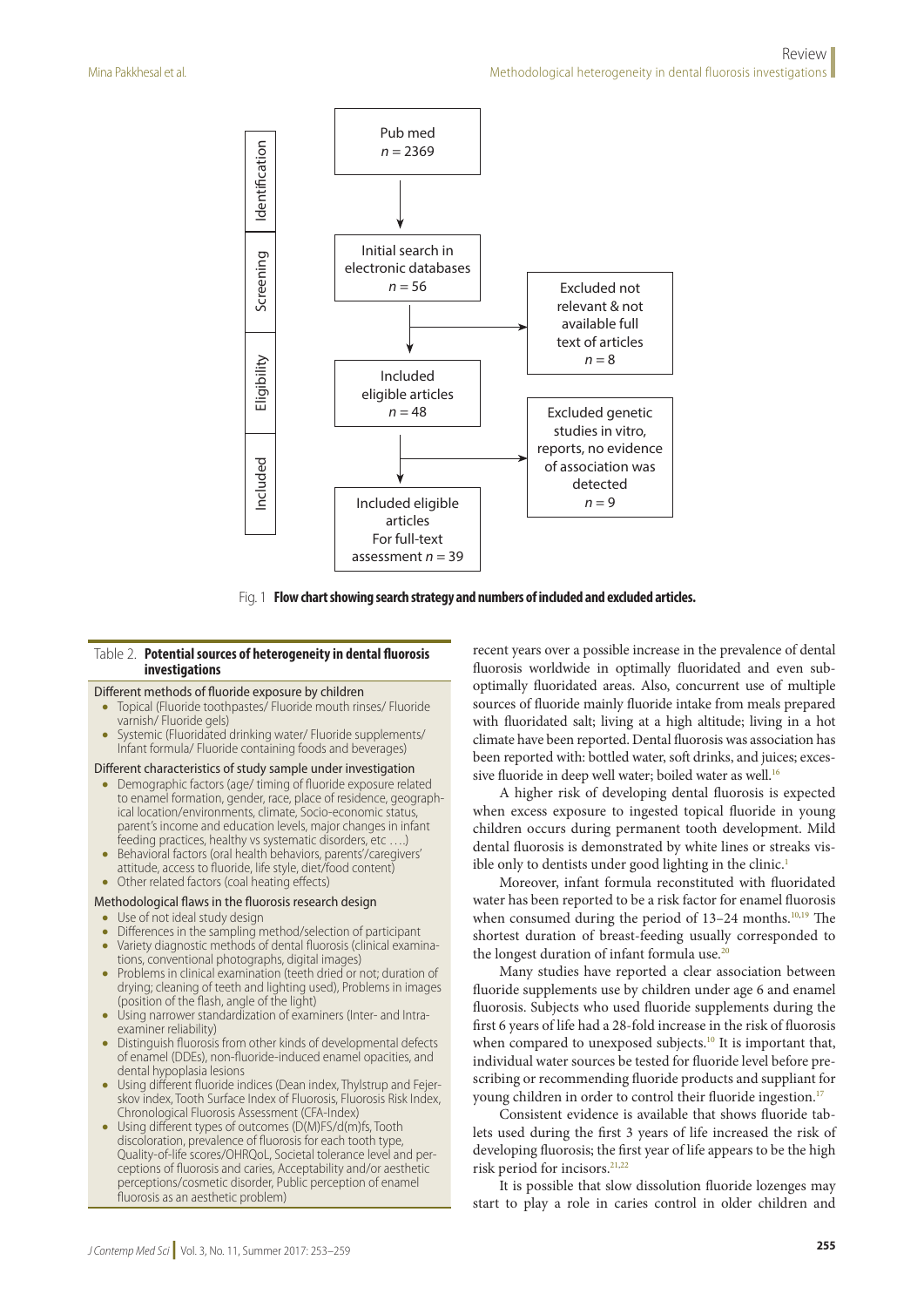adults, those who are no longer at risk of enamel fluorosis. Therefore, topically "applied" fluoride had dramatic caries reductions (approximately 80%) when compared to systemic fluoride users. Thus, chewable fluoride supplements can provide caries protective benefit in children and adults when the overall conditions are considered. The decision-making on the fluoride supplements prescription to children ought to be delegated on dentists and primary care pediatricians and by no means it should be taken as a common preventive measure in the pediatric population.<sup>23</sup>

# **Different Characteristics of Study Samples Under Investigation**

Individuals, families and communities may differ in their fluoride exposure level.<sup>1</sup>

## *Demographic Factors*

The most critical period for fluorosis in the permanent dentition is considered to be during the latter stages of pre-eruptive tooth development; for the anterior permanent teeth which is between age 22 and 25 months old.<sup>8,24-26</sup> The fluorosis can be used as a biomarker for the level of fluoride exposure in populations during the time of enamel formation. $22,27$ 

Moreover, subjects living in a middle income households who had used fluoride supplements through the first six years of life demonstrated 28-fold increase in the risk of fluorosis compared with unexposed subjects in the lower median income households.<sup>23</sup> Interestingly, children from high socioeconomic group place approximately 24% more dentifrice on their toothbrush than their counterparts from lower socioeconomic classes.<sup>24</sup>

When considering socio-environmental, health context and especial demographic characteristics of a given population group, the production of epidemiological data on fluorosis should allow an understanding of the health and disease situation, even though offering limited conditions for the comparability of findings.28

The relationship between water fluoridation and social inequalities can be evaluated by the Human Development Index (HDI). This is particularly important for developing countries where water fluoridation is feasible.<sup>29,30</sup>

Other variables that have been associated with an increased risk of fluorosis are: socio-demographic variables such as the child's age, gender, and race; parent's income and education levels; feeding practices such as weaning before 9 months of age and breast feeding period; and fluoride mouth-rinse. It has been reported that, male Caucasian children, with high income and educational level parents were more likely to have fluorosis.27 Furthermore, the increased prevalence of fluorosis in black non-Hispanics may suggest a genetic influence on fluorosis susceptibility.<sup>12</sup>

The severity of dental fluorosis depends on when and for how long the overexposure to fluoride occurs, the individual response, weight, degree of physical activity, nutritional factors and bone growth, suggesting that similar dose of fluoride may lead to different levels of dental fluorosis. Other factors that may increase the individual susceptibility to dental fluorosis are altitude, malnutrition and renal insufficiency.11,27 Fluorosis begins with the exposure of the tooth bud to high concentrations of fluoride ion during its formation. Other factors such as low body weight, skeletal

growth rate, and periods of bone remodeling also affect the severity of this condition.<sup>28</sup>

Epidemiological studies performed in the countries of Kenya and Tanzania have indicated that higher prevalence and severity of fluorosis may be related to high altitude, even when suboptimal concentrations of fluoride are present in the drinking water.<sup>16</sup>

## *Behavioral Factors*

The increase in level of enamel fluorosis in permanent incisors was attributed to increased use and swallowing of fluoride toothpaste by infants and children. In some countries like Australia, Canada, and Republic of Ireland, it has led in reduction of fluoride levels in drinking water.<sup>22</sup>

Fluoride ingested from toothpaste was correlated with tooth-brushing habits, frequency of brushing, frequency of rinsing, post brushing rinsing behavior, fluoride concentration in dentifrices, amount of toothpaste dispensed (the diameter of the orifice of the tubes, the length of the head of the toothbrush, the flavor and attractive visual characteristics of the dentifrice, weight of toothpaste used), as well as child's body weight of the child.10,12,18,24,31,32 Parental supervision is necessary for placement of toothpaste and every time children should be reminded to limit the amount of toothpaste used until age 6–7 years old. This may be due to parental brushing for their babies with toothpaste at too young age (before 24 months) or when children have not learned how to adequately rinse out their mouths and they, ingest much of toothpaste while brushing their teeth or rinsing their mouth.<sup>10</sup> Healthcare professionals play an important role in explaining to parents and/or caregivers about the risks and benefits of fluoridated dentifrices used for children. Moreover, if the risk of fluorosis is of concern, the fluoride level of toothpaste for young children is recommended to be not lower than 1000 ppm.25 However, improper use of fluoride toothpaste in children under 6 can increase the risk of fluorosis.<sup>33</sup>

Another factor that may contribute to the amount of dentifrice ingested could be the quantity of detergent present in toothpaste formulation. Because dentifrices with a low detergent, generate less foam during brushing, and as a result, it poses smaller risk of ingestion.<sup>24</sup>

Besides, motivated parents would probably be more involved in controlling the oral hygiene habits of their children, which may lead to increased fluoride exposure.<sup>18</sup> Also, "preventionism" behavior, as defined by the irrational use of fluoride in populations with more access to goods and services may be implicit in the genesis of some iatrogeny. $^{28}$ 

The majority of foods assessed for their fluoride level are those meant for infants and young children. Seafoods have high concentration of fluoride. Also, processing foods with fluoridated water typically have higher fluoride concentrations than foods processed with non-fluoridated water. Likewise, processing method of infant cereals has been shown to affect their fluoride concentration.<sup>17</sup> The ingestion of fluoride may be delayed depending on the type of food present in the stomach.<sup>24</sup> The major inhibitor of fluoride absorption is calcium. The presented data indicate that, now the calcium intakes by infants are less than in the 1930s to 1960s period. In addition, the considerable increase in consumption of soft drinks and fruit juices by children during the past 20 years has been associated with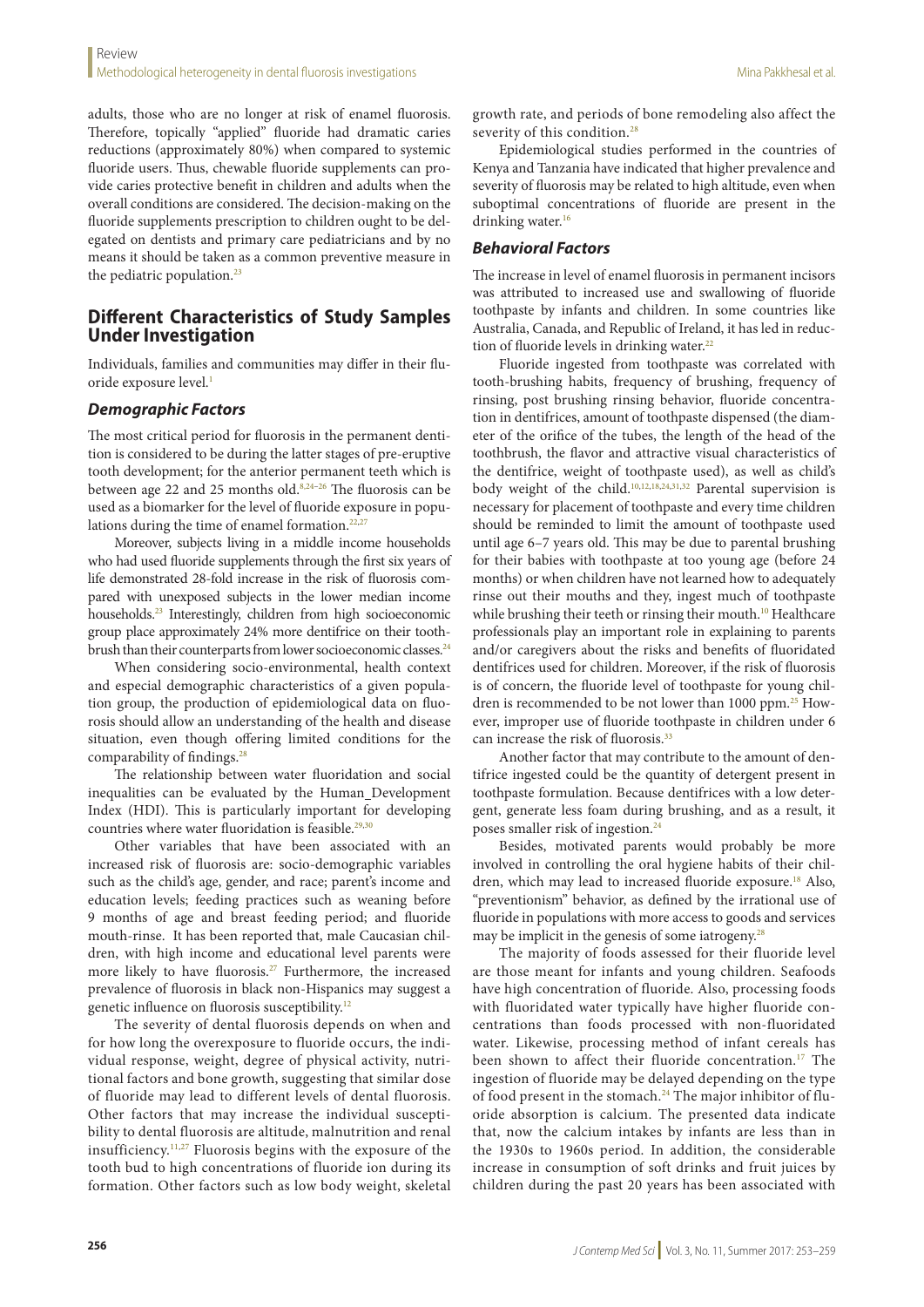decreased milk consumption and a consequent decrease in calcium intake. Thus, bioavailability of fluoride in the diets of infants and children is probably greater now than before.<sup>8</sup>

The increase in percentage of communities with fluoridated water has resulted in an increase in the mean content of fluoride consumed, not only in soft drinks and fruit juices, but in canned goods, leading to increased intake of fluoride by individuals and communities with non-fluoridated water.<sup>8</sup> Furthermore, tea is regularly consumed by a minority of children in the United States, and because of its high fluoride concentration (commonly 3 mg/L), can contribute substantially to the fluoride intakes of these children.<sup>8</sup>

## *Other Related Factors*

Endemic fluorosis is a public health concern in China due to excessive consumption of fluoride in drinking water, brick tea, food that was contaminated by indoor coal burning, and inhalation of coal burning air. Also, the high-fluoride spring water was a possible source of fluorosis.<sup>34</sup> Additionally, due to the mobilization of fluoride by the burning of mineralized coals in unvented or poorly vented stoves, millions of people in Guizhou suffer from dental and skeletal fluorosis. Unhygienic living environments and unhealthy lifestyles can promote endemic fluorosis. Therefore, multiple factors, including geographical location, humid climate, the geological and geochemical environment, economics, educational level, drying and storing methods of foodstuffs, unhealthy use of coal in the household as well as traditional lifestyles may contribute to incidence in endemic fluorosis.<sup>34</sup>

## *Methodological Flaws in the Fluorosis Research Design*

## **Study design and control of bias**

Concern for the increase in the prevalence of dental fluorosis led to studies designed to identify the various risk factors for fluorosis. While a few studies were case-control, most others were cross-sectional in design. This (cross-sectional) study design is not an ideal method for assessing risk indicators or risk factors. Hence, this design has been used in some fluorosis literature. Another major criticism of most fluorosis studies is the use of retrospective assessment of fluoride exposures, due to inherent recall bias in such design. Although, the recall bias should be assumed as random, and therefore not overly affecting the results.<sup>27</sup>

#### **Sampling Method**

The Brazilian literature shows differences in the sample planning, sample size, age bracket, inter-examiner reliability, reproducibility, health surveillance data accuracy, and territorial base.28

Furthermore, the ages of the study participants in some of the studies were not appropriate to assess the research question. Some studies used children between 6 and 13 years old. Six-year-old children do not have many erupted permanent teeth yet. This sample may have underestimated the prevalence of fluorosis.<sup>27</sup>

The dental fluorosis prevalence study in Mexico showed two issues: (1) Researchers did not record the place of residence for their participants at the time of oral examination. (2) Also, researchers failed to verify the duration of stay in place of residence from birth to age 6 years for the study

participants. As a result, it is not possible to determine if the fluorosis observed in these samples was a true reflection of the communities where they lived. Bias could have been introduced if some participants were not permanent residents of those communities under investigation. Also, adding to the question about the representativeness of the samples due to the fact that many of the studies were used convenient samples.<sup>16</sup>

Another limitation was related to the small sample size as a consequence of limited funding; adequate number of subjects could be recruited for evaluation, if there was no financial constraints.18

#### **Diagnostic Methods of Dental Fluorosis**

One major factor that limits the comparability of epidemiologic studies on enamel defects is related to a variety of diagnostic methods used. Dental fluorosis has several fluorosis-specific criteria used for its diagnosis. Studies of the diagnosis of dental fluorosis can be affected by a large number of factors, such as examiner bias, intra-examiner and inter-examiner reliability, examiner drift, index validity due to varying methodologies (teeth dried or not; duration of drying; cleaning of teeth and lighting used).<sup>35</sup>

In epidemiological studies of dental fluorosis, the photographic method offers the following advantages: images can be read by trained examiners, blinded to the fluoridation status of the subject; images can be double-scored and cross-checked with the development of consensus in divergent scores. Images are permanent record of the enamel, and are useful for measuring changes in enamel over time.<sup>35</sup> The use of a standard photographic technique may be helpful in controlling potential discrepancies and can better reflect the reality.<sup>36</sup> A technique employing standardized film, handling procedures, camera equipment, exposure time, lighting conditions, drying time of teeth, camera angulation, lip retraction and processing procedures has been developed and employed successfully in seven EU countries and in the National Survey of Children's Oral Health in Ireland.<sup>37</sup> Therefore, an experienced and/or trained examiner is necessary when taking standardized photos in order to minimize both specular reflection and lip shadow. The only potential disadvantage of using photography method is the increase in the cost of the study.

Despite the advances in digitalized imaging, conventional photographs are more often used in epidemiological investigations. The digital camera offers the following advantages: It maintains confidentiality, as it can photograph the teeth alone; measurements of variation in density are possible with digital images; greater resolution increases the definition of the image; and images can be easily stored in digital systems. For using digital camera, one should be well versed and experienced with the equipment. In this case, the investigators have to account for the cost of equipment.<sup>35</sup>

The results suggest inter-examiner reliability is greater and fluorosis scores higher when using the photographic method compared to clinical examinations.<sup>38-40</sup> Examiners training has been reported in many collected studies on dental fluorosis prevalence in Mexico. However, the measurements of calibration were rarely reported. Fluorosis is a difficult condition to diagnose, even for the experienced examiner. The lack of information on accuracy of the examiners, who were determining fluorosis status, makes it difficult to know whether differences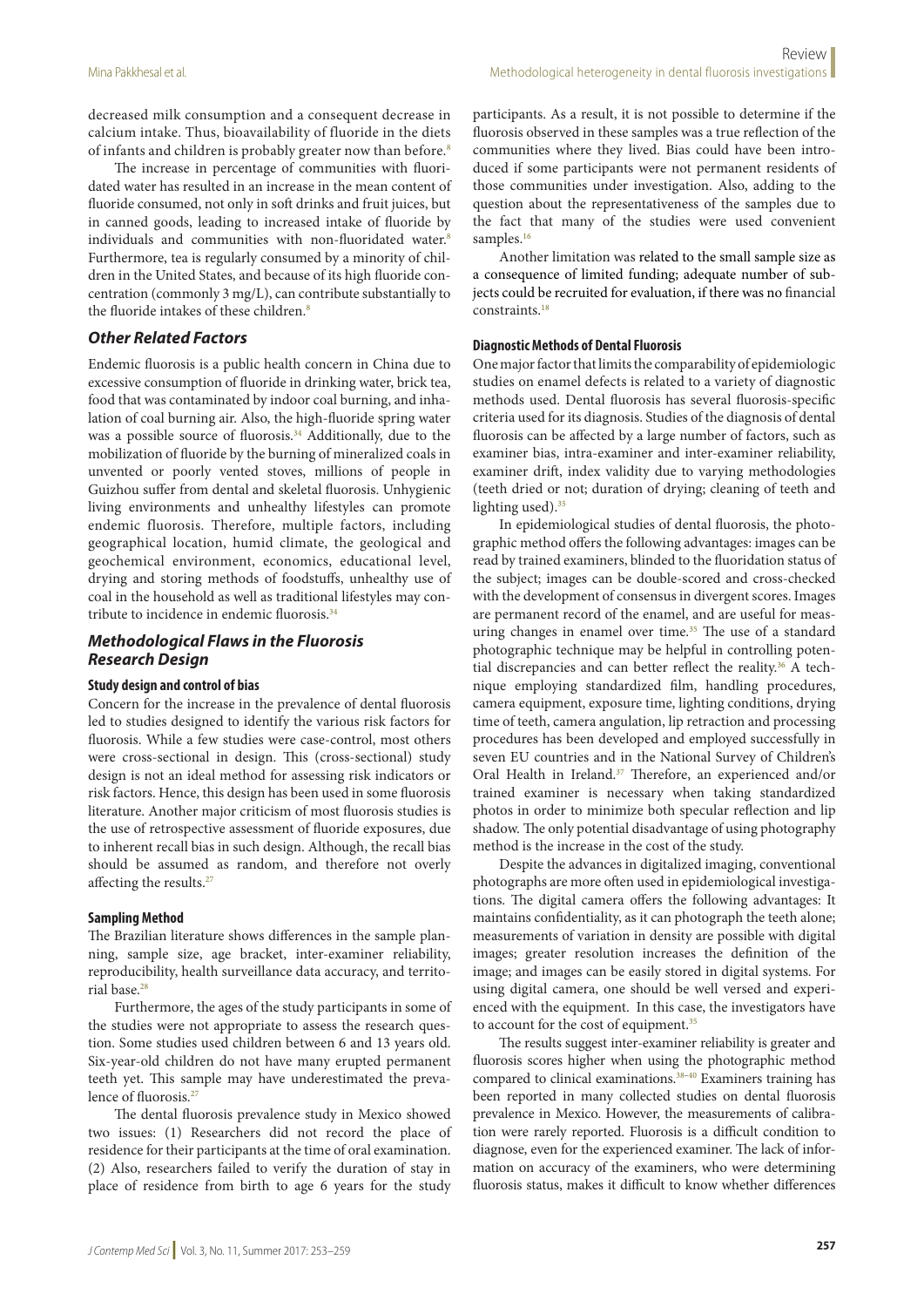reported among regions or in time trends as were a true reflection of the population differences in fluorosis prevalence or they were instead a reflection of differences in the examiners' assessments.<sup>16</sup>

## **Distinguish Fluorosis from Other Kinds of Developmental Enamel Defects**

It should be noted that fluorosis is not the only type of disturbance found in dental enamel; enamel opacities can result from number of causes unrelated to fluoride use. The differential diagnosis between fluorosis and non-fluorideinduced opacities should be established based on symmetrical and asymmetrical and/or discrete patterns of opaque defects. These criteria imply that all symmetrically distributed and non-discrete opaque conditions of enamel are considered fluorosis. It's important to emphasize that non-fluoride enamel opacities include all categories of opacities not defined as fluorosis, i.e. dental hypoplasia lesions that are commonly characterized as discrete, demarcated white or discolored opacities often affecting a single tooth and, less frequently, multiple teeth, with a symmetrical distribution, and result from a wide variety of systemic or local factors.<sup>11</sup>

### **Using Different Fluoride Indices**

In relation to fluorosis publications, the first major difficulty relates to the comparability of the studies, due to the diversity of indices used. In 1942, H.T. Dean developed an index for description and diagnosis of enamel fluorosis. This classification is still the 'gold standard', though other indices have been developed including the widely used Thylstrup and Fejerskov Fluorosis Index (TFI).<sup>12,41</sup>

Dean's Index scores the two teeth that are most affected. The Dean index even though describing the severity of fluorosis with less variation, is widely used, and is the index recommended by the World Health Organization (WHO), since it can be used safely in public health studies. Thylstrup et al. proposed a modification of Dean's index known as the TF index. This classifies clinical features of fluorosis that reflect histopathological changes following histological examination using ordinary and polarized light on affected enamel. The index requires the teeth to be dried before examination, which gives better precision, so it is recommended for populations with a higher prevalence of the disease. Other indices are used less frequently, since they are not conducive to comparative approaches.<sup>28</sup> Tooth Surface Index of Fluorosis (TSIF) described by Horowitz et al. provides an analysis based on aesthetic concerns and examines teeth when wet. The Fluorosis Risk Index (FRI), developed by Pendrys, is designed to produce an accurate association between age- specific exposures to fluoride and the development of fluorosis. It divides the enamel surface of the permanent teeth into two developmentally related groups of surface zones. Code 1 began formation during the first year of life and code 2 began during the third to sixth years of life. The scores are recorded for each zone.<sup>10</sup> In addition; it must be kept in mind that fluorosis prevalence is directly influenced by the case definition used to calculate it. For example, the case definition for the Tooth Surface Index of Fluorosis is based on the tooth surface unit, while Dean's Index defines cases of fluorosis on the basis of individual teeth.16 In 1993, Evans developed the Chronological Fluorosis Assessment (CFA) Index to investigate the chronological development of enamel fluorosis. Evans et al. refined the estimated time for enamel fluorosis to occur.10

#### **Using Different Types of Outcomes**

Fluorosis as intrinsic discoloration occurs following a change to the structural composition of the dental hard tissues.<sup>42</sup> The primary outcome was caries increment in the permanent or primary dentition, as measured by the change in decayed, (missing), and filled tooth surfaces [D(M) FS/d(m)fs] from baseline.

The other primary outcome measure was the percentage prevalence of fluorosis in the permanent dentition. The timing of the outcome measurement should have been taken when most of the permanent teeth of interest were erupted in the study participants. If available, the prevalence of fluorosis for each tooth type is recorded.<sup>25</sup>

Do and Spencer found reported that, children who had mild fluorosis demonstrated higher quality-of-life scores than those children who had caries or more advanced fluorosis. This research should be expanded to define the societal tolerance level and perceptions of fluorosis and caries. Evidence, rather than our professional perceptions, should guide us to decide what is acceptable by society.<sup>43,44</sup>

Dental fluorosis is not a condition that causes pain or has clinical symptoms. The effects of mild fluorosis are subjective; thus, reports of dental fluorosis prevalence and severity alone do not give enough information to understand the effects at the public health level. To examine the effects of dental fluorosis, the early studies assessed acceptability and/or aesthetic perceptions concerning photographs of cases and/or subjects' teeth with and without dental fluorosis in interested populations.45

Studies have shown that the oral region is of primary importance in determining overall facial attractiveness. Also, dental appearance is an important contributor to one's selfperceived body image. Mild fluorosis is seen by dental professionals to be of little cosmetic consequence but to the person involved it may be an aesthetic problem.<sup>37</sup>

Numerous studies have addressed the public perception of enamel fluorosis as an aesthetic problem. Although, these studies were conducted in various countries (Australia, Canada, UK, USA) using different indices of enamel fluorosis, the findings generally from all these studies reflect that, both parents and children are less concerned about low levels of fluorosis than dentists. Children with such low-level fluorosis are less likely to have experienced tooth decay. However, aesthetically objectionable fluorosis is a rare outcome, observed in only about 2 percent of children.<sup>14</sup>

Dental fluorosis has not been identified as a public health problem in North America. However, given the trend toward whitening teeth and the increased demand for cosmetic dentistry, public rejection of even the mildest form of fluorosis could pose problems for dentistry's timetested reliance on this proven and cost-effective caries preventive agent.<sup>7</sup>

Since dental fluorosis in the United States and other nations without high levels of naturally-occurring fluoride is mild or very mild, with little impact on Oral Health Related Quality of Life (OHRQoL), dental professionals should emphasize on the